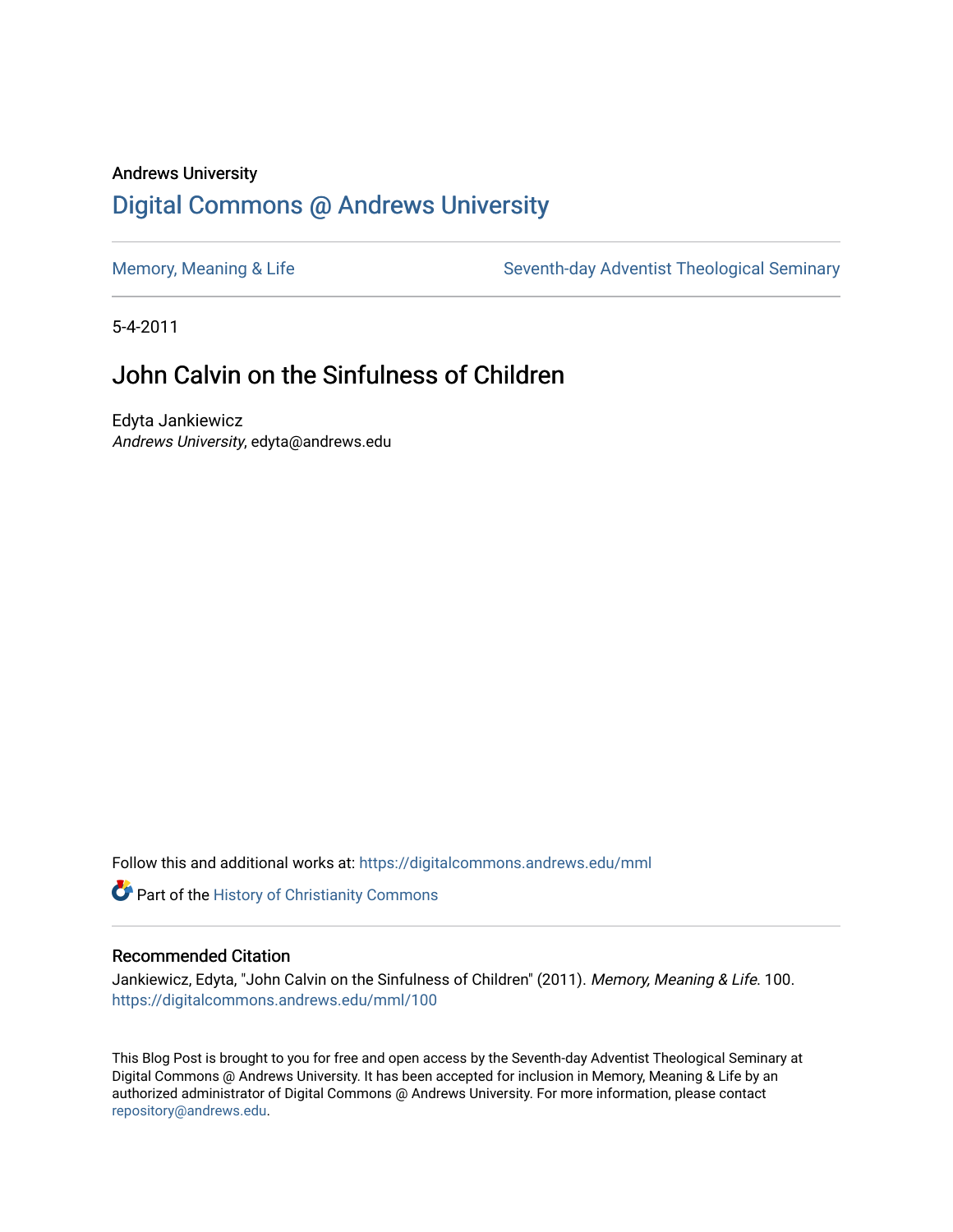The Wayback Machine - http://web.archive.org/web/20120715231130/http://www.memorymeaningfaith.org/blog/2011/0…

# **[Memory, Meaning & Faith](http://web.archive.org/web/20120715231130/http://www.memorymeaningfaith.org/blog/)**

[Main](http://web.archive.org/web/20120715231130/http://www.memorymeaningfaith.org/blog) [About](http://web.archive.org/web/20120715231130/http://www.memorymeaningfaith.org/blog/about.html) [Archives](http://web.archive.org/web/20120715231130/http://www.memorymeaningfaith.org/blog/archives.html) May 04, 2011 **John Calvin on the Sinfulness of Children**

By Edyta Jankiewicz, Ph.D. cand.\*



"Even infants bear their condemnation with them from their mother's womb; for, though they have not yet brought forth the fruits of their own iniquity, they have the seed enclosed within themselves. Indeed, their whole nature is a seed of sin; thus it cannot be but hateful and abominable to God." $[1]$ 

# **Questions:**

\_\_\_\_\_\_\_\_\_\_\_\_\_\_\_\_\_\_\_\_\_\_\_\_\_\_\_\_\_\_

- Are children born as sinners, or with an innate tendency to sin, or both?
- Or are they born innocent, and only become sinners when they reach an age of moral awareness?
- If they are born innocent, and thus do not need baptism as infants, what is their status in the church?

[\[1\]](http://web.archive.org/web/20120715231130/http://www.memorymeaningfaith.org/blog/2011/05/are-children-born-as-sinners.html#_ftnref) [John Calvin,](http://web.archive.org/web/20120715231130/http://en.wikipedia.org/wiki/John_calvin) *[Institutes of the Christian Religion](http://web.archive.org/web/20120715231130/http://www.amazon.com/Calvin-Institutes-Christian-Religion-Set/dp/0664220282/ref=sr_1_1?ie=UTF8&qid=1304553117&sr=8-1),* ed. and tr. John T. McNeill and Ford Lewis Battles (Philadelphia: The Westminster Press, 1960), 1311.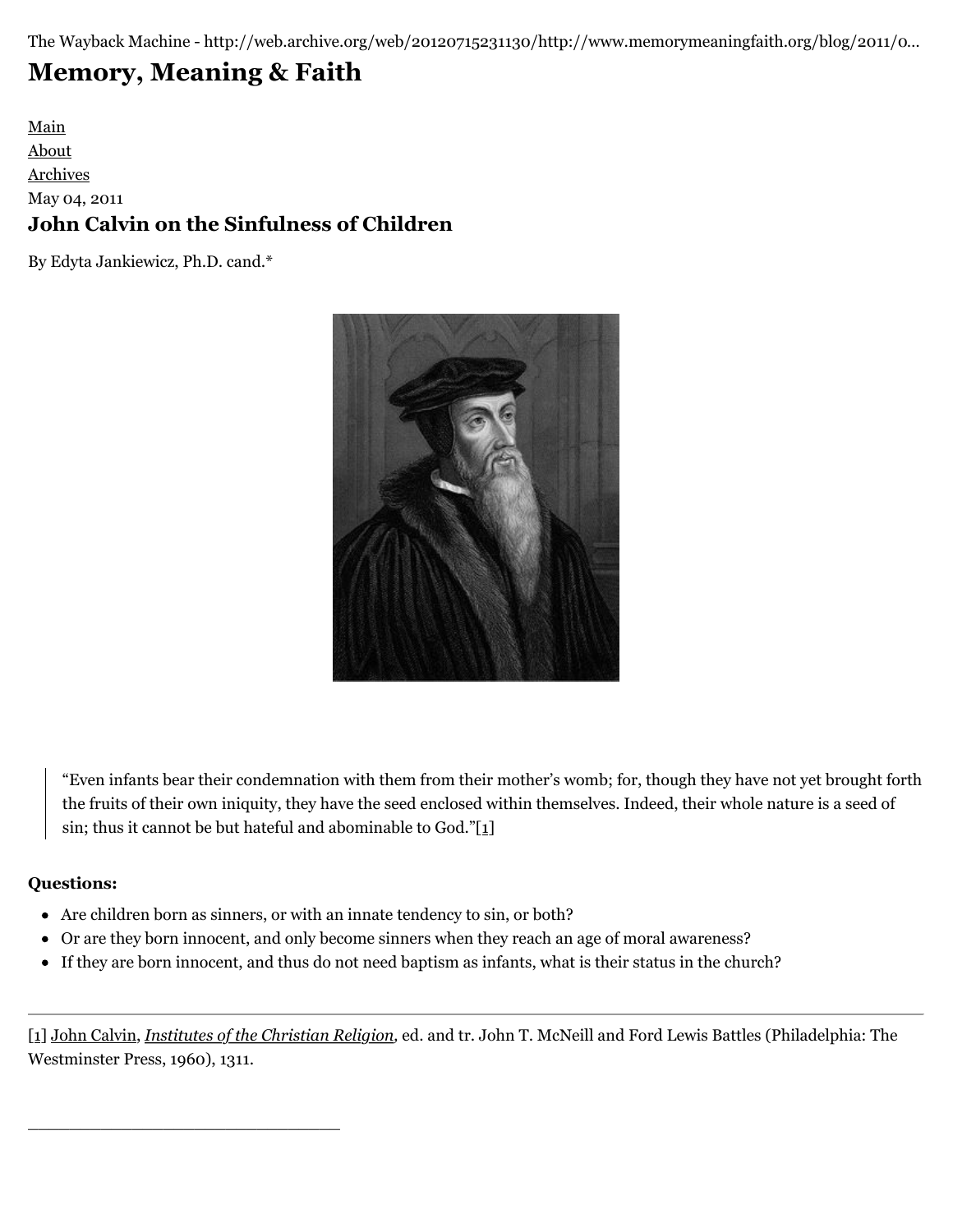

\*Edyta Jankiewicz, originally from Australia, holds a M.Min. (Family) from Avondale College, Australia, and is currently working on a Ph.D. (Religious Education) at Andrews University with a concentration in children's spirituality. She is married to Darius, and they have two daughters ages 10 and 12.

Posted by [Angelika Kaiser](http://web.archive.org/web/20120715231130/http://profile.typepad.com/angelika1) on May 04, 2011 in [Quotable](http://web.archive.org/web/20120715231130/http://www.memorymeaningfaith.org/blog/sources/) | [Permalink](http://web.archive.org/web/20120715231130/http://www.memorymeaningfaith.org/blog/2011/05/are-children-born-as-sinners.html) [Save to del.icio.us](http://web.archive.org/web/20120715231130/http://del.icio.us/post) | The Way...

# **Comments**

**Not** You can follow this conversation by subscribing to the <u>comment feed</u> for this post.

What is sin? Is it to be born separated from God? Is it, as Luther said, to be "incurvatus in se"?

Here are a couple of Luther quotes:

Perhaps the fullest explanation is this one-

"The 'prudence of the flesh' chooses what is good for oneself and avoids what is disadvantageous for oneself, it rejects the common good and chooses what is harmful to community. This is a prudence which directs the flesh, that is, our concupiscence and self-will, which enjoys itself and uses everyone else, including God Himself; in all matters it looks out for itself and its own interests. This prudence makes man feel that he himself is the final and ultimate object in life, an idol, on whose account he does, suffers, attempts, plans, and says all things. He considers good only those things which are for his own personal good, and those things only as evils which are bad for him. This crookedness, this depravity, this iniquity is condemned over and over in Scripture under the name of fornication and idolatry, and it is, as we have said earlier in chapter 6,12 something most profound in our nature, indeed, it is our very nature itself, wounded and totally in ferment, so that without grace it becomes not only incurable but also totally unrecognizable." LW 25:350

"Therefore I believe that with this commandment 'as yourself' man is not commanded to love himself but rather is shown the sinful love with which he does in fact love himself, as if to say: 'You are completely curved in upon yourself and pointed toward love of yourself, a condition from which you will not be delivered unless you altogether cease loving yourself and, forgetting yourself, love your neighbor. For it is a perversity that we want to be loved by all and want to seek our interests in all people; but it is uprightness that if you do to everyone else what in your perverseness you want done to yourself, you will do good with the same zeal as you used to do evil." LW 25:513

Does this apply to children? Can you see your own children in this description?

## Posted by: Bill Cork | [May 04, 2011 at 09:43 PM](http://web.archive.org/web/20120715231130/http://www.memorymeaningfaith.org/blog/2011/05/are-children-born-as-sinners.html?cid=6a01287656f488970c0154321f0997970c#comment-6a01287656f488970c0154321f0997970c)

(I grabbed those quotes from this webpage [\(http://zwingliusredivivus.wordpress.com/2010/01/22/incurvatus-in-se/\)](http://web.archive.org/web/20120715231130/http://zwingliusredivivus.wordpress.com/2010/01/22/incurvatus-in-se/)) having done a quick Google. I accidentally included a sentence from the author of that blog, i.e., "Perhaps the fullest explanation is this one-").

Posted by: BC | [May 04, 2011 at 09:45 PM](http://web.archive.org/web/20120715231130/http://www.memorymeaningfaith.org/blog/2011/05/are-children-born-as-sinners.html?cid=6a01287656f488970c014e883fb1a4970d#comment-6a01287656f488970c014e883fb1a4970d)

## **Verify your Comment**

## **Previewing your Comment**

Posted by:  $\vert$ This is only a preview. Your comment has not yet been posted.

Post Edit

Your comment could not be posted. Error type: Your comment has been posted. [Post another comment](javascript:void%200;)